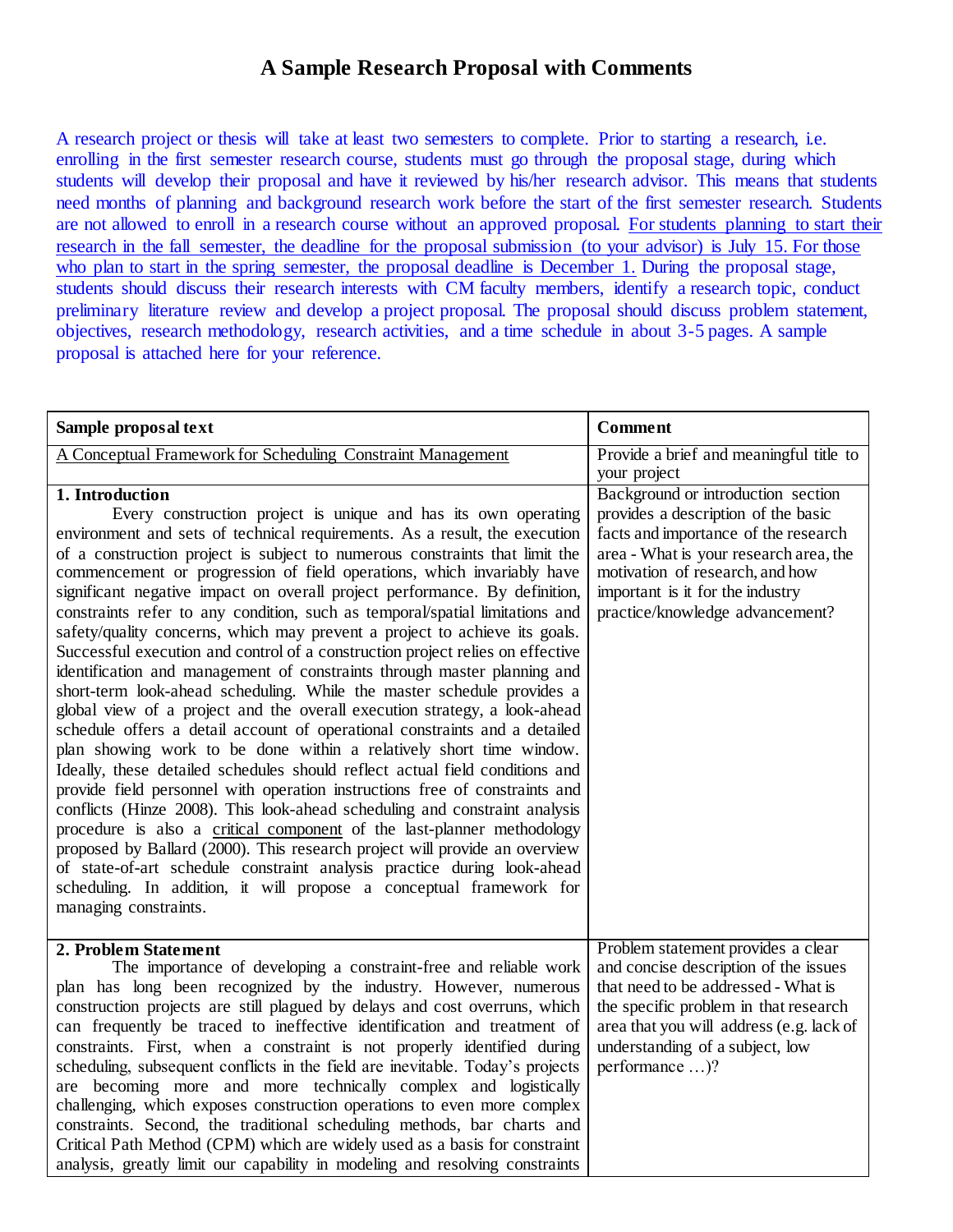| during look-ahead scheduling. These methods have long been blamed for<br>their limitations in modeling and communicating constraints, including<br>inability to cope with non-time-related precedence constraints and difficulty<br>to evaluate and communicate inter-dependencies at the field operation level<br>(e.g. Sriprasert and Dawood 2002; Chua and Shen 2001). In summary, there<br>is a need for a better understanding of constraints in construction and a<br>structured approach in identifying and modeling constraints to ensure a<br>constraint-free work plan. More specifically, the following research<br>questions need to be addressed:<br>1. What are the typical constraints found in various construction<br>projects?<br>2. How to classify these constrains for easier identification and<br>modeling?<br>3. What are the current industry practice as well as research<br>advancements in modeling and resolving constraints?<br>How to unify the constraint classification knowledge and various constraint<br>modeling efforts into a framework for total constraint management?                                                                     |                                                                                                                                                                                                                                                                                           |
|-------------------------------------------------------------------------------------------------------------------------------------------------------------------------------------------------------------------------------------------------------------------------------------------------------------------------------------------------------------------------------------------------------------------------------------------------------------------------------------------------------------------------------------------------------------------------------------------------------------------------------------------------------------------------------------------------------------------------------------------------------------------------------------------------------------------------------------------------------------------------------------------------------------------------------------------------------------------------------------------------------------------------------------------------------------------------------------------------------------------------------------------------------------------------------------|-------------------------------------------------------------------------------------------------------------------------------------------------------------------------------------------------------------------------------------------------------------------------------------------|
| 3. Objectives<br>The long term goal of the research is to develop a formalized<br>constraint management system. Constraint management is defined herein as<br>the process of identifying, classifying, modeling, and resolving constraints.<br>The objective of the current study is to provide a comprehensive review of<br>literatures and industry practices in relation to constraint analysis and<br>outline a conceptual framework for constraint management. Particularly, the<br>study has the following sub-objectives:<br>1. To provide a comprehensive review of sources and characteristics<br>of constraints typically found in construction projects;<br>To develop a constraint classification method for easier constraint<br>2.<br>identification and modeling;<br>To review current industry practices and researches in regards to<br>3.<br>constraint modeling;<br>To outline a conceptual framework for total constraint management.<br>4.<br>The result of this study will be valuable to the industry practitioners as well<br>as related software providers in developing better practice and tools for<br>constraint management and look-ahead scheduling. | Objectives provide a list of goals that<br>will be achieved through the proposed<br>research – What are the<br>benefits/impact (e.g. better<br>understanding, improved productivity<br>) that will be generated if the<br>research problem is answered?                                   |
| 4. Preliminary Literature Review<br>A preliminary literature review shows that past studies are primarily<br>focused on understanding and modeling a particular type of constraint, such<br>as technological, contractual, resource, spatial, and information constraints.<br>Limited progress has been made on classifying various constraints<br>according to their characteristics in a comprehensive manner. In terms of<br>modeling and resolving constraints, various approaches have been<br>recommended. For example, many CPM-based methods are applied to deal<br>with time-related constraints; knowledge-based systems were used to<br>automate work plan generation; network-based optimization algorithms<br>were developed to resolve constraints; and databases and visualization<br>techniques, such as 3D, 4D, and Virtual Reality (VR), are used to<br>communicate and visualize constraints. What is missing from the past<br>studies is a comprehensive and structured approach in managing constraints                                                                                                                                                        | Preliminary literature review: provide<br>a summary of previous related<br>research on the research problem and<br>their strength and weakness and a<br>justification of your research - What<br>is known/what have been done by<br>others? And, why your research is<br>still necessary? |